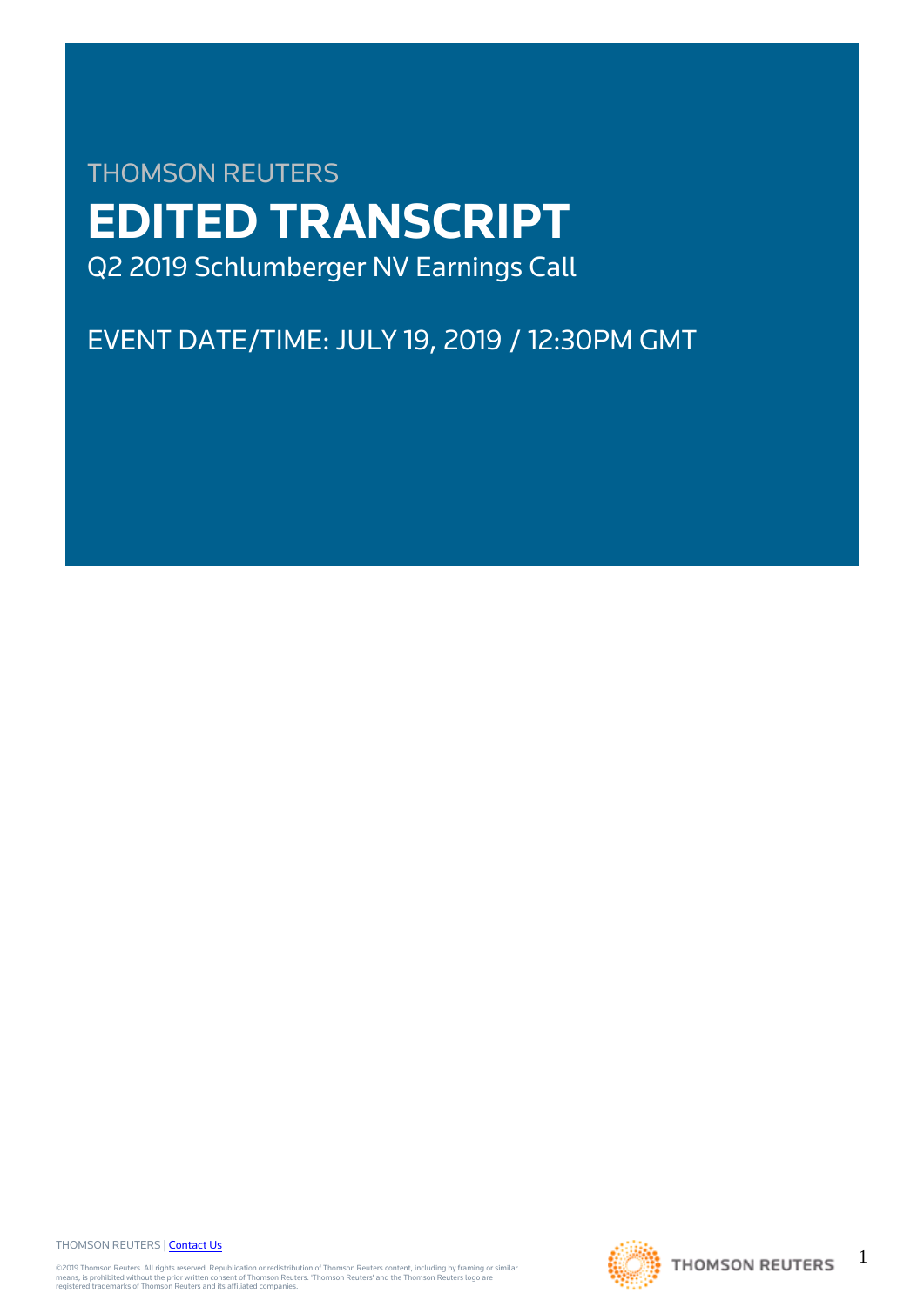#### **CORPORATE PARTICIPANTS**

**Olivier Le Peuch** Schlumberger Limited - COO **Paal Kibsgaard** Schlumberger Limited - Chairman of the Board & CEO **Simon Ayat** Schlumberger Limited - Executive VP & CFO **Simon Farrant** Schlumberger Limited - VP of IR

#### **CONFERENCE CALL PARTICIPANTS**

**Angeline Marie Sedita** Goldman Sachs Group Inc., Research Division - Research Analyst **James Carlyle West** Evercore ISI Institutional Equities, Research Division - Senior MD **John David Anderson** Barclays Bank PLC, Research Division - Director and Senior North America Oilfield Services & Equipment Analyst **Judson Edwin Bailey** Wells Fargo Securities, LLC, Research Division - MD and Senior Equity Research Analyst **Kurt Kevin Hallead** RBC Capital Markets, LLC, Research Division - Co-Head of Global Energy Research and Analyst **Scott Andrew Gruber** Citigroup Inc, Research Division - Director and Senior Analyst **Sean Christopher Meakim** JP Morgan Chase & Co, Research Division - Senior Equity Research Analyst **William Andrew Herbert** Simmons & Company International, Research Division - MD & Senior Research Analyst

#### **PRESENTATION**

#### **Operator**

Ladies and gentlemen, thank you for standing by, and welcome to the Schlumberger earnings conference call. (Operator Instructions) As a reminder, this conference call is being recorded. I would now like to turn the conference over to the Vice President of Investor Relations, Simon Farrant. Please go ahead.

#### **Simon Farrant Schlumberger Limited - VP of IR**

Good morning. Good afternoon, and welcome to the Schlumberger Limited Second Quarter 2019 Earnings Call. Today's call is being hosted from Paris, France following the Schlumberger Limited Board meeting. Joining us on the call are Paal Kibsgaard, Chairman and Chief Executive Officer; Simon Ayat, Chief Financial Officer; and Olivier Le Peuch, Chief Operating Officer. We will, as usual, first go through our prepared remarks, after which we will open up for questions.

For today's agenda, Simon will first present comments on our second quarter financial performance before Olivier reviews our results by geography. Paal will close our remarks with a discussion of our technology portfolio and our updated review of the industry macro.

However, before we begin, I would like to remind the participants that some of the statements we will be making today are forward-looking. These matters involve risks and uncertainties that could cause our results to differ materially from those projected in these statements. I, therefore, refer you to our latest 10-K filing and other SEC filings.

Our comments today may also include non-GAAP financial measures. Additional details and reconciliation to the most directly comparable GAAP financial measures can be found in our second quarter press release, which is on our website. (Operator Instructions)

Now I'll hand the call over to Simon Ayat.

#### **Simon Ayat Schlumberger Limited - Executive VP & CFO**

Thank you, Simon. Ladies and gentlemen, thank you for participating in this conference call. Second quarter earnings per share was \$0.35. Excluding charges and credits, this represents an increase of \$0.05 sequentially and a decrease of \$0.08 when compared to the same quarter last year. There were no charges or credits recorded during the quarter.

Our second quarter revenue of \$8.3 billion increased 5% sequentially, largely driven by our international operations. Pretax segment operating margins increased by 17 basis points to 11.7%.

Highlights by product group were as follows: Second quarter Reservoir Characterization revenue of \$1.6 billion increased 7% sequentially due to activity increases beyond the normal seasonal improvements we typically experience in Q2. These increases were primarily driven by strong multiclient license sales and higher international Wireline activity. Margins increased 81 basis points to 19.8% due to the





#### THOMSON REUTERS | [Contact Us](https://my.thomsonreuters.com/ContactUsNew)

©2019 Thomson Reuters. All rights reserved. Republication or redistribution of Thomson Reuters content, including by framing or similar<br>means, is prohibited without the prior written consent of Thomson Reuters. "Thomson Re

 $\mathfrak{D}$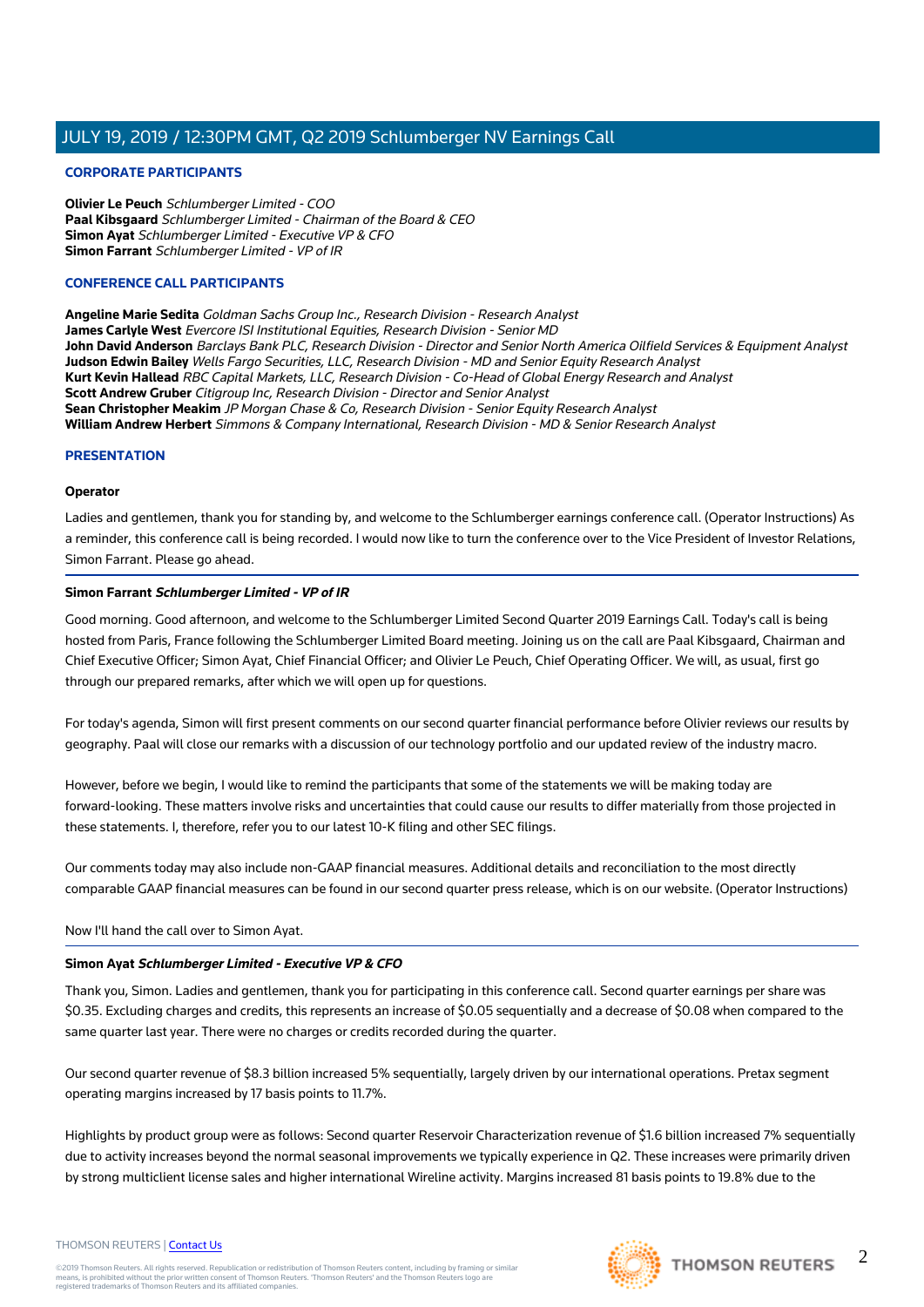increased contributions from higher-margin Wireline activity and multiclient.

Drilling revenue of \$2.4 billion increased 1% as the stronger activity in the International Areas was partially offset by lower drilling activity in North America land. Margins decreased 45 basis points to 12.4%.

Production revenue of \$3.1 billion increased 6.5% sequentially, primarily driven by higher international activity across all the product lines. Margins were essentially flat at 8% as the improvements in international margins from higher activity was offset by the effects of pricing pressure in North America land.

Cameron revenue of \$1.2 billion increased 5% sequentially. Margins increased 94 basis points to 12.6%. These increases were primarily driven by OneSubsea and Surface Systems. The book-to-bill ratio for the Cameron long-cycle businesses was 1.2 in the second quarter. The OneSubsea backlog increased to \$2.2 billion at the end of the second quarter.

Now turning to Schlumberger as a whole. The effective tax rate was 16.7% in the second quarter compared to 15.5% in the previous quarter. This increase was a result of the geographic mix of earnings.

In terms of cash flow, we generated \$1.1 billion from operations, leading to \$459 million of free cash flow, good performance for the second quarter despite the temporary delays in receivable collection that we experienced in certain regions. Our net debt increased \$335 million during the quarter to \$14.7 billion. We ended the quarter with total cash and investment of \$2.3 billion.

During the quarter, we spent \$101 million to repurchase 2.5 million shares at an average price of \$40.12. Other significant liquidity events during the quarter included CapEx of approximately \$404 million and capitalized costs relating to SPM projects of \$181 million. During the quarter, we also made \$693 million of dividend payments. Full year 2019 CapEx, excluding SPM and multiclient investment, is still expected to be approximately \$1.5 billion to \$1.7 billion.

And now I will turn the conference call over to Olivier.

#### **Olivier Le Peuch Schlumberger Limited - COO**

Thank you, Simon, and good morning, everyone. Our second quarter revenue increased 5% sequentially driven by international activity. Our international business grew 8%, outperforming international rig count growth of 6%, while North America revenue grew 2% sequentially. I am pleased with the progress made and proud of our team performance, many of whom I met during the quarter on my visits to our global operations.

My comments today will include the Cameron business. I will start with our North America operations. In North America, consolidated revenue was 2% higher sequentially, with land revenue growing marginally while offshore grew 10%. Production revenue increased 3% due to higher cementing revenue and improved OneStim hydraulic fracturing fleet utilization in response to market demand. These positive factors, however, were offset by the spring breakup in Canada and lower demand for drilling services as a result of the 5% decline in U.S. land rig count.

North America land remains a challenging environment. Indeed, E&P operator focus on cash flow has capped activity, and continued efficiency improvements have also reduced the number of active rigs and frac fleets, so far without major impact on oil production. In response, we continue our returns-focused approach, deploying new technology and working closely with the major independents and IOCs that are industrializing the development of unconventional shale resource at increasing scale. Our competitive advantage in North America land operation continues to build on our differentiation in technology and efficiency.

Surface efficiency is one area where we have made significant progress. One new technology is the MonoFlex, our new fracturing fluid delivery system, which significantly speeds up multiwell pad rig-up and reduces nonproductive time and safety risk. Reservoir efficiency is another key issue for our customers. We are seeing increasing take-up of technologies that help customers design and deploy completion that mitigate or avoids parent-child well interference. Two such technologies are BroadBand Shield and Fulcrum cement.

#### THOMSON REUTERS | [Contact Us](https://my.thomsonreuters.com/ContactUsNew)

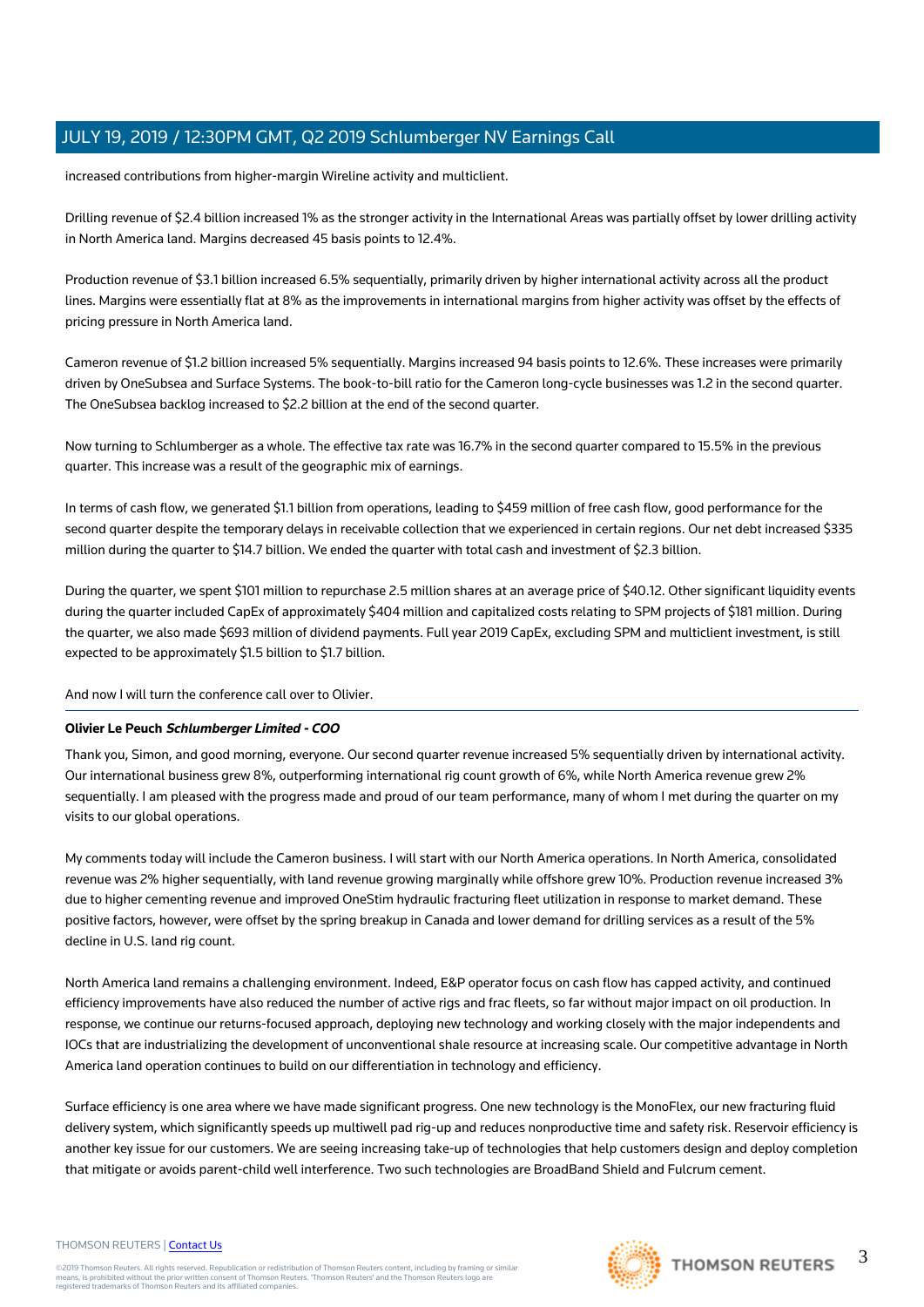BroadBand Shield innovative fracture control technology limits the risk of communicating with or fracturing into nearby wells. By the end of June, BroadBand Shield services has been used on nearly double the number stage when compared to all of 2019 (sic) [2018].

Fulcrum cement improves stimulation efficiency by helping keep fracturing fluid in the target reservoir zone by improving the cement bond. In the second quarter, Fulcrum technology deployments tripled versus the previous quarter and double in the first half when compared to full year 2018.

In our other North America land businesses, Surface Systems grew 5% sequentially and 6% year-over-year. This was driven by the frac tree rental business benefiting from MonoFlex technology and integration with OneStim.

Artificial Lift was strong with sequential ESP sales growth of 5% from new technology and fit-for-purpose pump systems that outpaced low-flow service revenue.

Offshore North America. Revenue Increased 10% sequentially, primarily due to strong WesternGeco multiclient licenses. While offshore rig count has yet to increase significantly, customer interest is high indicating stronger activity coming in the second half of the year. With the North America market remaining challenged in the coming months, we continue to protect our operating margins by focusing on our agile execution and operational efficiency.

In the international markets, we continue to witness broad-based activity growth. More than half of the international GeoMarkets posted high single-digit revenue growth or better year-over-year. This was mainly driven by rig activity, but our performance was also enhanced by key GeoMarket activity exceeding normal seasonal rebounds.

The improving exploration trend of last quarter also continued. Wireline offshore exploration revenue grew by 1/3 during the first half of the year with a sizable increase in new technology sales. As offshore momentum builds, shallow-water rig activity grew by 14% in the first half, and deepwater activity is strengthening as new projects are sanctioned.

Cameron international revenue grew significantly over quarter-over-quarter supported by leverage of the GeoMarket structure. This is the fifth consecutive quarter where the total Cameron book-to-bill ratio was greater than 1. This was also the first quarter since we acquired Cameron where all 4 product lines, both long and short cycle, grew revenue sequentially.

Consolidated revenue in the Latin America area increased 12% sequentially from 21% revenue growth in Mexico & Central America GeoMarket. WesternGeco multiclient seismic sales had a strong quarter as exploration investment continued to gain strength offshore. In the Latin America North GeoMarket, revenue was driven by SPM activity in Ecuador, with the Shaya project continuing to improve from strong execution on waterflooding recovery.

Europe/CIS/Africa area consolidated revenue increased 11% over the previous quarter on the back of seasonal activity recovery in the Northern Hemisphere and the rig activity increase in Eastern Europe. In the U.K. & Continental Europe GeoMarket, revenue exceeded expectations by growing 28% sequentially with all product lines experiencing growth. In the Russia & Central Asia GeoMarket, we experienced 12% revenue growth on seasonal recovery with the majority of product lines growing revenue high single digits or better. Consolidated revenue in the Middle East & Asia area increased 5% sequentially with Far East Asia & Australia GeoMarket leading the way with 19% sequential revenue growth, mostly driven by offshore activity.

Elsewhere in the area, the seasonal activity recovery in China was partially offset by lower activity in Malaysia and India. Iraq was lower on completion of an IDS project. And in Saudi Arabia, revenue increased on sales of intelligent completions. In the Middle East, the 4 Cameron product lines delivered double-digit revenue growth, driven by increased activity and share gains across the portfolio.

As discussed in our last earnings call, we have initiated a systematic process to address underperforming business units and contract in the international markets. I'm pleased to say that more than 2/3 of our product line experienced sequential revenue growth in the international markets this quarter and with each of them having expanded their margins. A few business units, however, continue to be highly dilutive to our international margins, and we're looking at their performance very closely.

#### THOMSON REUTERS | [Contact Us](https://my.thomsonreuters.com/ContactUsNew)

©2019 Thomson Reuters. All rights reserved. Republication or redistribution of Thomson Reuters content, including by framing or similar<br>means, is prohibited without the prior written consent of Thomson Reuters. "Thomson Re



 $\Delta$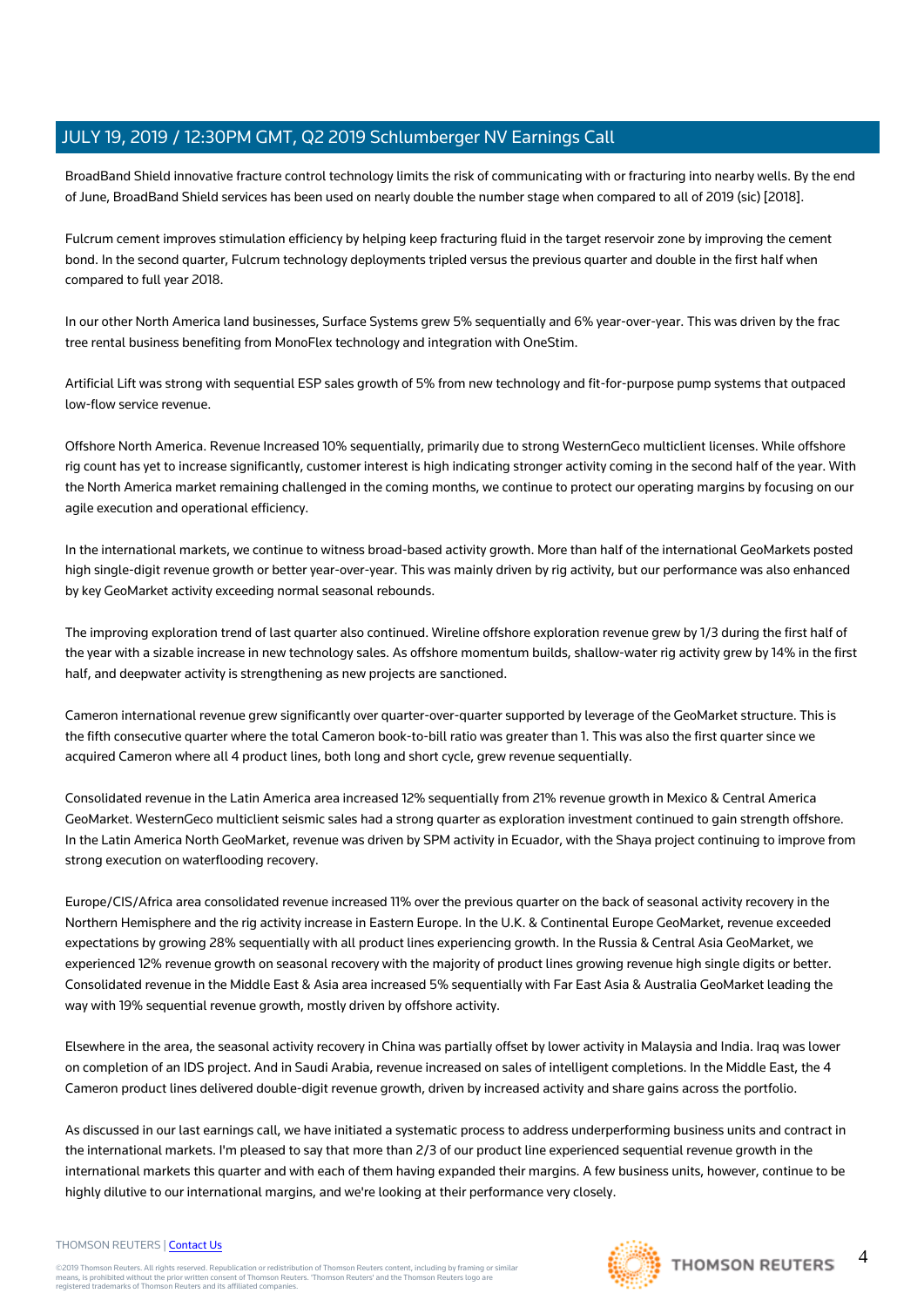We continue to work with our customers to resolve underperforming contracts, exploring ways to eliminate waste through joint planning or execution or improving terms and conditions to avoid unnecessary cost or excessive risk. Most customers are very receptive to this as they see the benefit of increased operational performance and are increasingly concerned about securing supply of technology and resource for future activity uptake. These focused efforts are already producing visible improvements in our international margins. As international activity increases, our deployment of CapEx is also prioritized towards business units with higher returns. This dynamic capital deployment is creating some tightness in the market, which is another catalyst for pricing improvements.

To conclude, we continue to see high single-digit revenue growth internationally, excluding Cameron, consistent with previous guidance. At the close of the first half of 2019, international revenue has increased 8% year-over-year while North America land revenue has declined 12% year-over-year. These results are in line for our view of the normalization in global E&P spending.

And with that, I will turn the call over to Paal.

#### **Paal Kibsgaard Schlumberger Limited - Chairman of the Board & CEO**

Thank you, Olivier, and good morning, everyone. I will start by adding a few comments to complement the geographical review of the quarter provided by Olivier and highlight how the current market developments are favorably impacting the opportunity set for Schlumberger.

Let me begin with the macro environment where the market sentiments remain balanced. On the demand side, the 2019 agency forecasts have been reduced slightly on global trade fears and current geopolitical tensions, but we do not anticipate any change to the structural demand outlook for the midterm.

On the supply side, we continued to see U.S. shale oil as the only near- to medium-term source of global production growth. However, the consolidation among North American E&P companies is further strengthening the shift away from growth focus towards financial discipline while, at the same time, driving increased focus on HSE, technology adaptation, more collaborative business models, and it will also potentially dampen the large variations in investment levels throughout the cycle.

These effects, combined with the recent decision by OPEC and Russia to extend production cuts through the first quarter of 2020 are likely to keep oil prices range-bound around present levels. Although the markets are well supplied from projects sanctioned and partly funded prior to 2015, this source-of-supply additions will start to fade in 2020, thereby, further exposing the accelerating decline rates from the mature production base around the world.

In addition, while the number of new FID approvals in 2019 are likely to increase again for the fourth consecutive year, their size and number account for supply additions far below the required production replacement rates. We, therefore, maintain our view that international E&P investment will grow by 7% to 8% in 2019, a figure confirmed by the increasing international rig count and the growth seen in our international business in the first half of this year. In contrast, the cash flow focus amongst the E&P operators confirms our expectation of a 10% decline in North America land investments in 2019.

This means the welcome return of a familiar opportunity set for Schlumberger. For the first time since 2012 and 2013, we see high single-digit growth in the international markets, signaling the start of an overdue and much-needed multiyear international growth cycle. This growth is taking place in our backyard where our technology performance and long-standing presence is highly valued, and where our market share and profitability gives us an earnings potential up to 4x that of our closest competitor.

Our leading international market position is built on our scale, footprint and extensive technology portfolio and further strengthened by the significant efforts we have made to evolve the company over the past 5 years along the following 3 directions: The first is our internal transformation program that has modernized our workflows and our organizational structure by creating stronger and more professional support functions with cutting-edge planning, execution and collaboration tools. This has helped us to significantly improve the utilization of our asset base and reduce our operating costs through improved planning, distribution and maintenance. At the same time, we have been able to deploy our people and expertise more effectively. All of this has created structurally lower capital intensity of our

#### THOMSON REUTERS | [Contact Us](https://my.thomsonreuters.com/ContactUsNew)

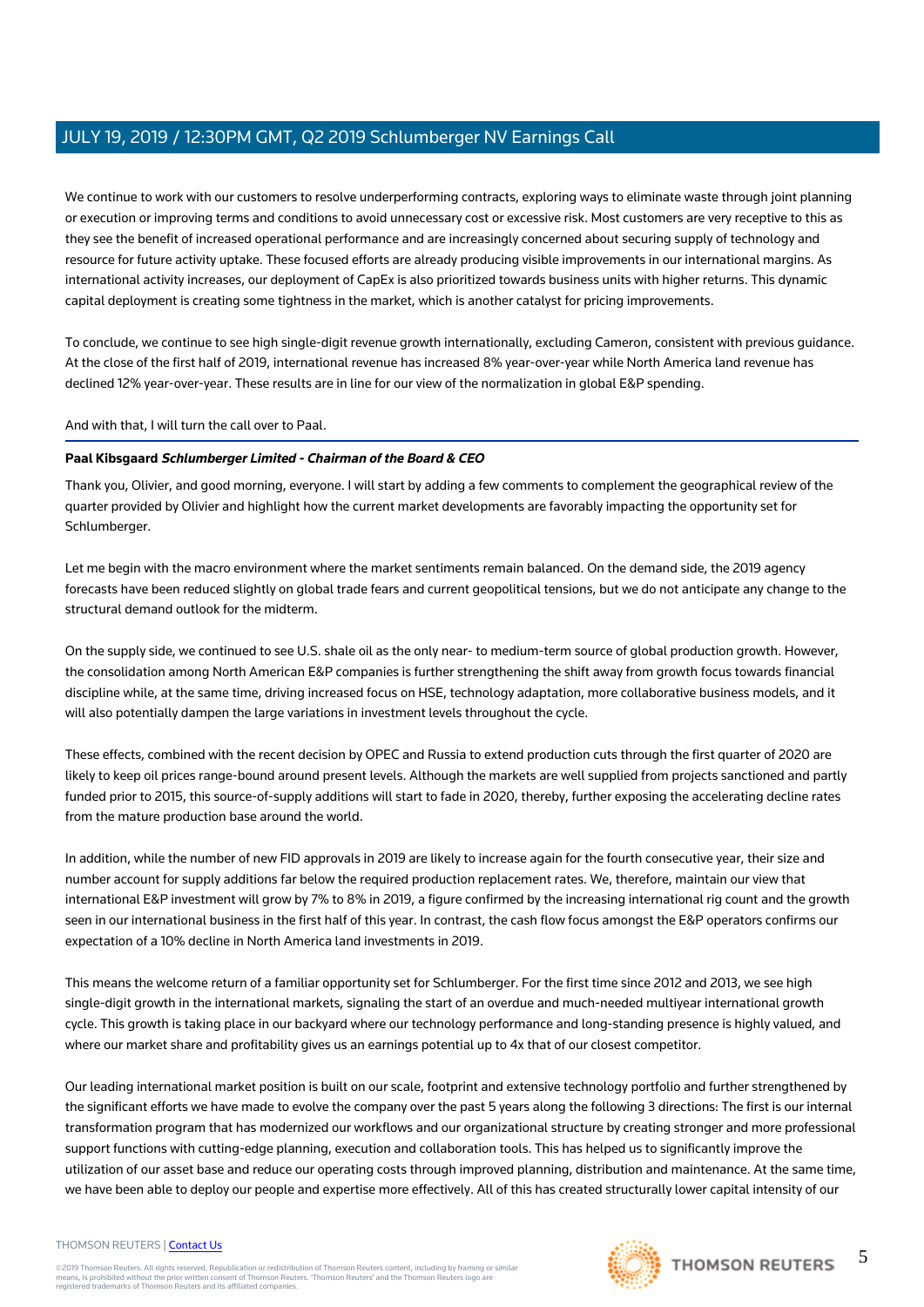traditional product lines and lower working capital throughout our technology offering. This will together improve our ability to generate incremental margins and free cash flow as international activity continues to increase and pricing headwinds gradually become tailwinds.

The second major direction we have been pursuing is our digital strategy, which is built on the pillars of a cloud-based applications platform, an open data ecosystem and a broad range of edge architecture solutions. All together, this represents a complete platform ready to support our customers in accelerating the digital transformation of our industry. After years of R&D investments in line with this strategy, we are now introducing several applications to the market with more to follow in the coming years.

Within Reservoir Characterization, we recently introduced the GAIA platform at the EAGE conference in London. GAIA uses the power of DELFI to enable explorationists to discover, visualize and interact with all available data in a basin without compromising resolution or scale. In drilling, our OneDrill platform is the first digital drilling system that is fully designed for integration and automation. It spans our drilling software applications, the automation-ready rig of the future and a range of new downhole hardware that together will redefine the efficiency of land drilling operations. And spanning Production and Cameron, our recently announced Sensia joint venture with Rockwell will, upon closure, be the first fully integrated oil field automation provider focused on production measurement solutions, domain expertise and automation.

The third of our focus areas in recent years has been to reduce the capital intensity of our business after we invested actively to build out the company in the early part of this extended downturn. Our efforts to reduce capital intensity began with our decision to exit the marine seismic business in late 2017, after our advanced geophysical measurement technology failed to deliver the needed financial returns over a number of business cycles and with no improvements in sight.

Another recent example is the divestiture of our land drilling rig business in Kuwait, Oman, Iraq and Pakistan to the Arabian Drilling Company, a minority joint venture we have had with our Saudi Arabian partner, TAQA, for more than 50 years. Through this transaction, we will eliminate the need for capital investments into this rig fleet while maintaining access to the rigs for our integrated drilling operations in the Middle East. We will also follow a similar capital structure, but with other partners, for the deployment of the rig of the future where we now have introduced the first rigs into U.S. land. We have also announced our plans to exit the business related to Fishing & Remedial services, DRILCO and Thomas Tools, that came with the Smith acquisition in 2010 as these business lines are capital-intensive, generate a lower return on capital and are not core to our drilling operations.

Beyond our recently announced transactions, which will produce approximately \$1 billion of gross proceeds in 2019, we have also stated our intentions to monetize partly or fully our 2 SPM projects in Argentina and Canada to demonstrate our ability to generate value from the assets we take under management. And while we have decided not to undertake new SPM projects that involves any period of negative cash flow, we still see a significant opportunity to deploy the technical and commercial expertise we have developed within SPM through less capital-intensive contractual models.

On this basis, we have signed an MOU to work on a large integrated project in the OML 11 block offshore Nigeria where we will act as the technical and project execution partner with funding provided by a third party. This SPM-lite project, which involves no Schlumberger capital investment, is our preferred SPM business model going forward. We have also recently entered into a similar SPM-lite project to manage the Awali field in Bahrain. In addition to the divestitures and the new SPM-lite model, we have also structurally lowered the capital intensity of our core business over the past 5 years where we today run our operations with a CapEx requirement of around 5% of revenue compared to historic levels of 10% to 15%.

In additional to the major directions I just described, our day-to-day execution focus continues to be on further improving the quality of service we provide to our customers, optimizing the deployment of our resources as we start to see shortages in several basins and to address our underperforming contracts and business units around the world. All together, this should enable us to restore profitability to our target levels and also to drive incremental margins and free cash flow going forward.

Let me conclude my remarks with a few comments as we transition to a new Chairman and new CEO of Schlumberger. Earlier today, we announced the appointment of Mark Papa as our new Chairman and Olivier Le Peuch as our new CEO. I've spent the past decade as

#### THOMSON REUTERS | [Contact Us](https://my.thomsonreuters.com/ContactUsNew)

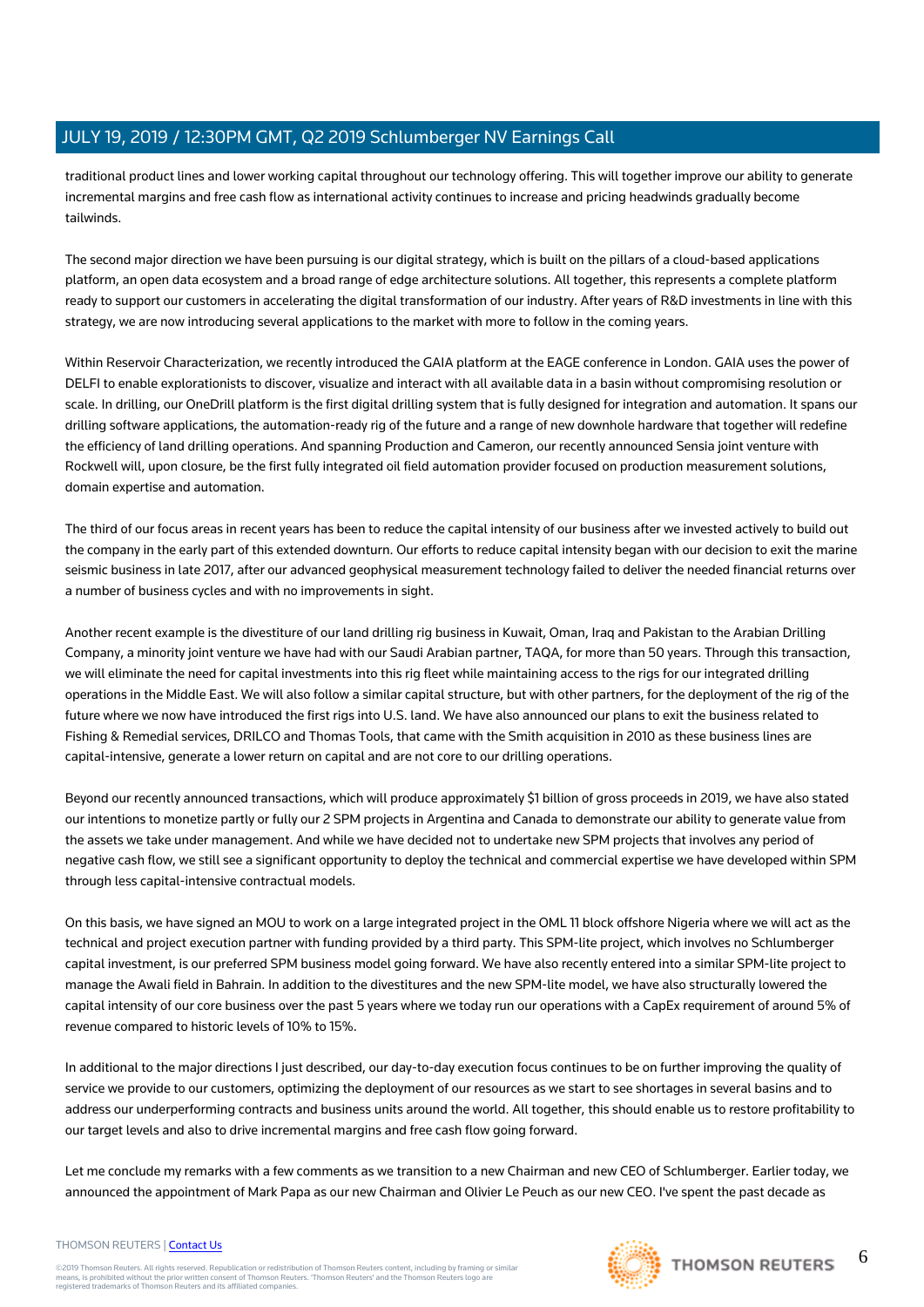COO, CEO and more recently as Chairman of Schlumberger. And while it has not necessarily been the friendliest of decades in terms of the business environment, it has been a fantastic journey and a great honor to be trusted with the responsibility to lead this amazing company, which is made up of the best people in our industry.

One of the most important duties of a sitting Chairman and CEO is to ensure an orderly succession process to the next leader, which in my mind involves several key responsibilities: The first of these is to pick the right time to step down. After a decade at the top of the company with the deepest and most challenging downturn in our history behind us and with the international upturn starting to take shape, I therefore asked our Board to start the succession process exactly 12 months ago. The second responsibility is to fully support the Board as they run the search and election process for the leadership succession. In this respect, I have provided input to the Board on a broad range of topics, including candidate assessments. The third is to support and guide the incoming CEO as he or she gradually takes over as the new leader of the company, and it has been a pleasure managing side by side with Olivier over the past 6 months. And the last responsibility is, in my mind, to walk off the stage as soon as the successor is ready to take over. This provides the needed freedom and space for the new CEO to drive the changes he or she sees fit, which is the overarching goal of any change in leadership. This is why I recommended to the Board that I do not stay on as Chairman. I will still be attached to the company for a period, ready to be an adviser to Mark and Olivier as required, but beyond that, I will step completely into the background.

In closing, I would like to thank the entire investment community for the enjoyable and constructive working relationship we have had over the past decade. I would also like to thank my management team, you are all amazing; and also the Board of Directors; our entire organization; our customers and our partners for their support. I will in many ways miss being part of all of this, but it's now time to move on to the next chapter.

Thank you. We will now open up for questions.

#### **QUESTIONS AND ANSWERS**

#### **Operator**

(Operator Instructions) Our first question is from James West with Evercore ISI.

#### **James Carlyle West Evercore ISI Institutional Equities, Research Division - Senior MD**

Paal, congratulations on a 22-year run at Schlumberger, including 10 years at the top and the modernization and the transformation of the company. Well done. And Olivier, congratulations on your appointment as CEO.

#### **Olivier Le Peuch Schlumberger Limited - COO**

Thank you.

#### **Paal Kibsgaard Schlumberger Limited - Chairman of the Board & CEO**

Thank you.

#### **James Carlyle West Evercore ISI Institutional Equities, Research Division - Senior MD**

So Olivier, I guess you're up now. So as you take over here from Paal -- and Paal outlined a number of the initiatives that have been underway over his tenure and especially the last several years during the downturn, could you perhaps give us somewhat of an outlook or some guidance on how you see your strategy unfolding over the next several years? What are the kind of key points or at least some preview of your strategy? I know you're going to outline that more detail later on this year. But if we can get a preview, that'd be great.

#### **Olivier Le Peuch Schlumberger Limited - COO**

James, I you think you'll understand that my short-term project is clearly to complete, first, the transition with Paal and to focus on execution during the upcoming weeks and months as we want to freely reach the opportunity set that this new market outlook presents to us.

I will regard -- or indeed, communicate the level of the strategy during the next few months and quarters as we mature and deploy





7

#### THOMSON REUTERS | [Contact Us](https://my.thomsonreuters.com/ContactUsNew)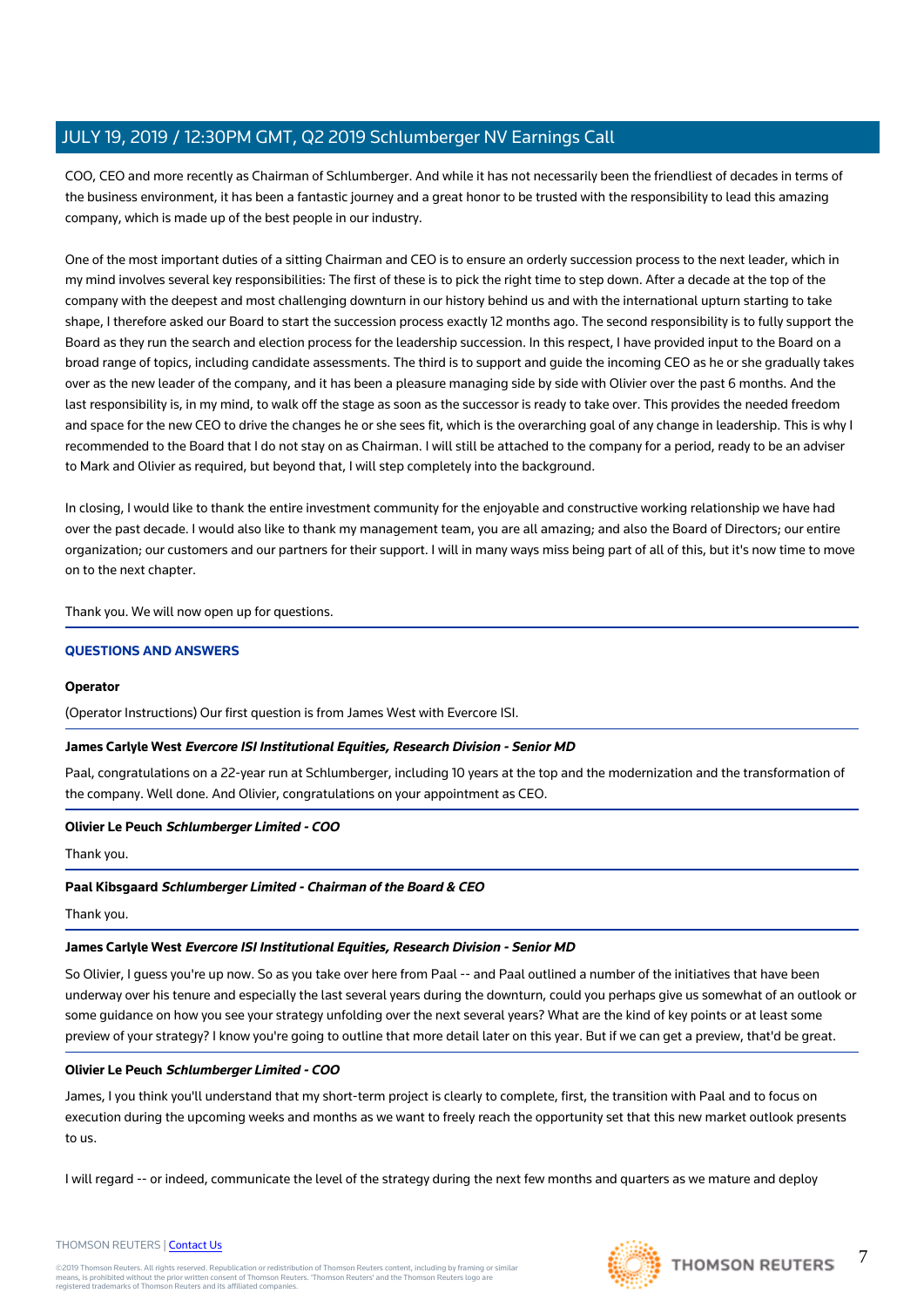initially with the leadership team going into 2020. I don't think it's appropriate for me to deploy until at least -- prefer to postpone that in a setting and a setup that would be more appropriate. So that could develop and then expose all of you to the right priority range going forward.

#### **James Carlyle West Evercore ISI Institutional Equities, Research Division - Senior MD**

Okay. Understood. And then maybe a follow-up. A lot of the recent adjustments within Schlumberger have been to move to a more capital-light structure to drive returns higher. I know Paal outlined several of these recent transactions. Should we expect more of this in the future? Or has the asset base with the business mix and portfolio been culled enough at this point? Or is there more to come?

#### **Olivier Le Peuch Schlumberger Limited - COO**

I think for the first, I think this is nothing really new. We have started that 2 or 3 years ago, and I think we initiated this in larger scale with the WesternGeco transaction about a year or 1.5 years ago. I think we had, as part of the management team, agreed that we need to look critically at every business we own and look at the return on assets and return on capital, and then use a proactive approach to anticipate and use every opportunity that exist in the market to either separate or do and run it differently. And I would associate it very closely to 2 of them: the rig deal with ADC in Middle East and -- and the Sensia, as I believe that here, it was not necessarily for the asset, but it was more for creating the unique joint venture that would change the market.

Why won't we start there? I think it will, depending upon the market condition, for one; and two, upon the results of some amount of the strategy. But clearly, we will continue to look at every way we can improve our return on capital, return on equity and improve ROIC for the company. So that's trust me and trust us on this for the future.

#### **Operator**

And next we go to the line of Angie Sedita with Goldman Sachs.

#### **Angeline Marie Sedita Goldman Sachs Group Inc., Research Division - Research Analyst**

So I echo James' remarks, certainly. Congratulations, Paal, on entering the next chapter of your career, and we really enjoyed very much working with you. And your willingness to meet with investors in the Street regularly is appreciated.

#### **Paal Kibsgaard Schlumberger Limited - Chairman of the Board & CEO**

Thank you, Angie.

#### **Angeline Marie Sedita Goldman Sachs Group Inc., Research Division - Research Analyst**

So I think the first question for me is to Olivier or Paal, or either one of you both, is I think it's really interesting to see that the announcement with Mark Papa as Chairman of the Board. I'm not sure but is this the first time that a nonexec has been named Chairman for Schlumberger? And it would be helpful to hear the rationale around the decision. Is it corporate governance? Is it a focus on U.S. land markets or the general strength of Papa? And is this a long-term position? Or is this an interim position?

#### **Paal Kibsgaard Schlumberger Limited - Chairman of the Board & CEO**

Well, I wouldn't read too much into the details of this. I think the Board is following pretty much the same recipe as when I took over. There was a split of the office Chairman and CEO also when I took over. My predecessor as CEO stayed on a bit longer, but also we had another Nonexecutive Chairman, Tony Isaac, staying on for a couple of years after that as the Chairman as well.

So the selection is basically down to what the Board has decided. And the split of the office at this stage is the same as what we did when I took over. And what the Board decides to do going forward, I think, will be up to the Board.

#### **Angeline Marie Sedita Goldman Sachs Group Inc., Research Division - Research Analyst**

Okay, okay. That's very helpful. And then maybe for Simon. There's been a lot of discussion on free cash flow and the dividend. I'm sure you heard this as well. Maybe you can give us color around the outlook for free cash flow into the second half of 2019. Is it reasonable to think that it could be similar to 2018 levels in the second half or \$2.5 billion, \$2.9 billion, I think, it was last year and in that context, the importance of the dividend and the dividend coverage, which is roughly 1.25x?



#### 8 **THOMSON REUTERS**

#### THOMSON REUTERS | [Contact Us](https://my.thomsonreuters.com/ContactUsNew)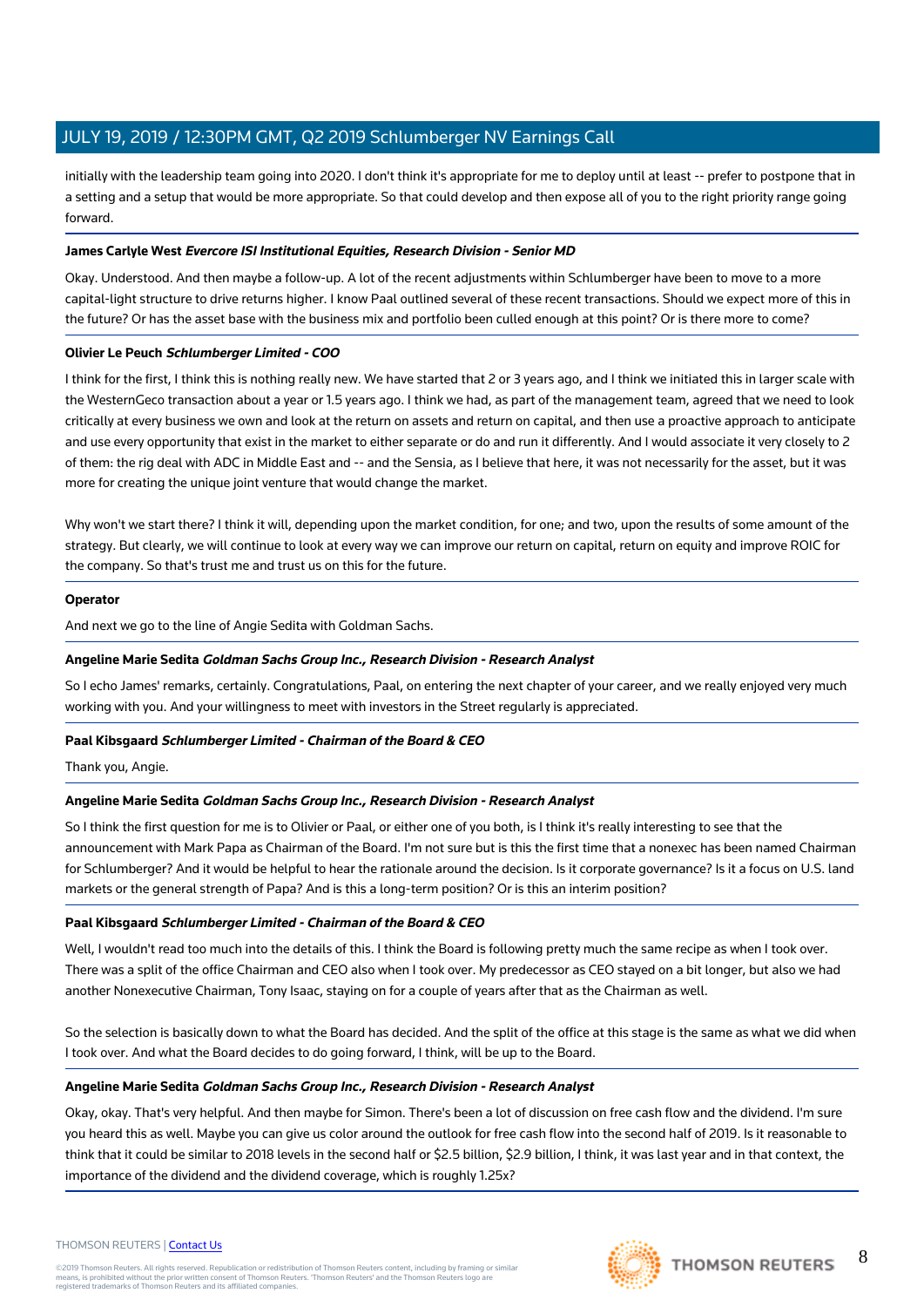#### **Simon Ayat Schlumberger Limited - Executive VP & CFO**

Okay. Thanks, Angie. Let me just elaborate a bit on the cash. As you noticed in the second quarter, we performed better than last year. We -- although we expected better, actually, we were some delays in collection in certain geographical regions. But that put us at 6 months level at better than last year. We expect the second half to even be better than last year as well. As you know, we always perform during the second -- we consume liquidity during the first half because of working capital, and we improve it during H2 of every year. This year is not going to be an exception. We will continue the trend, and you will see that this thing, we're very confident on it. Our plans shows that the cash flow in the second half will be quite healthy.

And this takes me to this issue of the dividend coverage and return of capital. We obviously -- we haven't been producing enough cash to cover the return on capital, but we know that this is a priority. This is an objective, and we're comfortable that this level of cash flow, free cash flow, we will be reached, and we will be able to cover our commitment to the return of capital to the shareholders.

#### **Angeline Marie Sedita Goldman Sachs Group Inc., Research Division - Research Analyst**

Okay. And then if I could slip one more in. I mean with Paal's announcement on his resignation, it's only natural to think about the CFO succession. While we clearly love you, Simon, we'd love to hear if there's any background on a heir apparent and just general timing.

#### **Paal Kibsgaard Schlumberger Limited - Chairman of the Board & CEO**

Well, I would make the bold statement and say that Simon and I will most likely retire at some stage. A date hasn't been set yet, and I think the date will be set in between Olivier, Simon and the Board. And the succession will be carefully planned, and we will inform the market when we are ready.

#### **Operator**

And next, we go to a question from Scott Gruber with Citigroup.

#### **Scott Andrew Gruber Citigroup Inc, Research Division - Director and Senior Analyst**

And I'll reiterate the dual congrats to both of you, Paal, and to you, Olivier.

#### **Olivier Le Peuch Schlumberger Limited - COO**

Thank you.

#### **Paal Kibsgaard Schlumberger Limited - Chairman of the Board & CEO**

Thank you, Scott.

#### **Scott Andrew Gruber Citigroup Inc, Research Division - Director and Senior Analyst**

And Olivier, I realize it's early days, but just following up on James' strategy question, a question we often get from investors is on OneStim. Is this considered a core for Schlumberger? And how do you think about that business going forward within the portfolio, within the context of trying to reduce the capital intensity of the overall portfolio?

#### **Olivier Le Peuch Schlumberger Limited - COO**

Yes, good question, Scott. I think, first and foremost, I think (inaudible) to participate into the North America land market is too big to ignore, and I believe that our ability to extract value more for our customers to beat a technical challenge and create efficiency for the industry is critical. So that's the reason why I think we have stayed in the market, invested in technology takes high value and meet our customer expectation there. Going forward, we will reduce the -- look at the way we run this business and look at the optionality going forward of doing it differently. But for now, I think we are in this business to make it the fittest. We have made improvement on efficiency. We are working more across the international operator that are going in the basin, also with some large independents. And they are acknowledging our efficiency and the impact we can provide. Now the future is the future, and we will determine on the outlook of the market what is our position and be smart about what we take as a decision and manage the capital allocation accordingly.

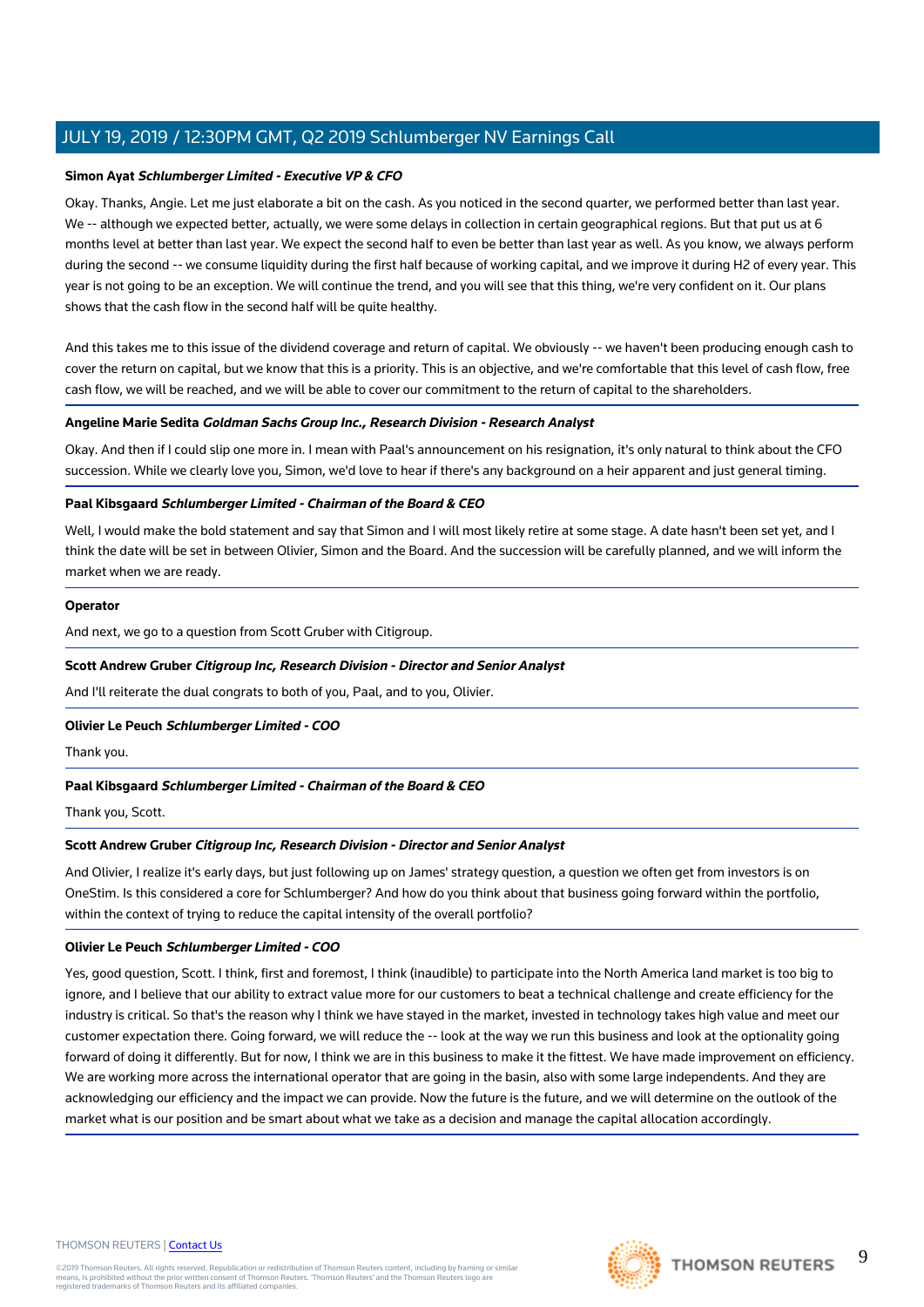#### **Scott Andrew Gruber Citigroup Inc, Research Division - Director and Senior Analyst**

Got it. And a follow-up on IDS. I was a bit surprised to hear some weakness in the IDS portfolio during the quarter. Can you just discuss what happened in the segment during the quarter? Was this just a speed bump? Is there something more to be concerned about here? And then given the outlook for IDS in the second half, how do we think about the outlook for the drilling segment in the second half of the year? I think the original expectation was for overall revenue growth in drilling for the year of around 10% and incrementals of 20% to 25%. How should we think about those 2 items for the rest of the year?

#### **Olivier Le Peuch Schlumberger Limited - COO**

Yes. Let me first come back onto the Q2 drilling performance as I think 2 or 3 things played at the same time. Actually, internationally, actually LSTK contract with IDS, the product line performed very well and had growth internationally and improved their margin. Unfortunately, this was offset by the significant activity drop in North America, both coming from the breakup and coming from lower rig activity by 5% into the land. Combined with this, indeed, the total IDS second show was actually lower than in Q1, and this is due to 3 things: First, Iraq, we completed a project. Next, India, has an activity that is linked to the project. And last, we had only a flat revenue or flat activity quarter-on-quarter in Saudi. So Saudi is, I think, 4 LSTK contract, and we are not necessarily pleased where we are on the performance. But as any project, we are focusing on improving quarter-on-quarter performance, picking our learnings and trying to improve from this to accelerate the learning curve.

This particular commission in Saudi, we had geological well condition and operational issue that both combine to create the setback for execution. But I spend quite some time within the team. I've been with the team on the ground, and I'm pretty confident that actually the team has understood the gaps, both technology and operational execution, and that we'll gradually see improvement of our performance in the LSTK contract in Saudi. And in fact, converge into the ambition we had, which is to reach and be accretive from this execution to the Drilling Group margins.

#### **Scott Andrew Gruber Citigroup Inc, Research Division - Director and Senior Analyst**

Do you think that margin convergence can happen by the end of the year?

#### **Olivier Le Peuch Schlumberger Limited - COO**

I think we will review the progress during the third quarter. I'm planning to stand back and be with the team some time later this quarter to review progress. And then we'll, at that time, review which or action we take if we are short.

#### **Operator**

Next we go to the line of Kurt Hallead with RBC.

#### **Kurt Kevin Hallead RBC Capital Markets, LLC, Research Division - Co-Head of Global Energy Research and Analyst**

And Paal, I'll go the same path. I really appreciate your accessibility. I know you've done the absolute best you could in a very, very difficult environment. So kudos to you, and look forward to what your next gig is going to be. And Olivier, welcome aboard, and I look forward to get to know you and work with you. So kudos on both fronts.

#### **Paal Kibsgaard Schlumberger Limited - Chairman of the Board & CEO**

Thank you.

#### **Kurt Kevin Hallead RBC Capital Markets, LLC, Research Division - Co-Head of Global Energy Research and Analyst**

Yes. So I guess my line of questioning here would maybe focus on some of the operational dynamics. And I was wondering whether, Paal or Olivier, either one, can you speak to the progress that you've made so far on improving the margins on the underperforming international contracts?

#### **Olivier Le Peuch Schlumberger Limited - COO**

So as I've shared during my prepared remarks, I think we initiated some key initiatives on the earlier this year to focus on both the contract and the very specific underperforming business unit, and not only doing reviews but also making actions to change the contracts and/or to work with the customer to improve those. So yes, we have made progress. I think a few business units or contracts that were

#### THOMSON REUTERS | [Contact Us](https://my.thomsonreuters.com/ContactUsNew)

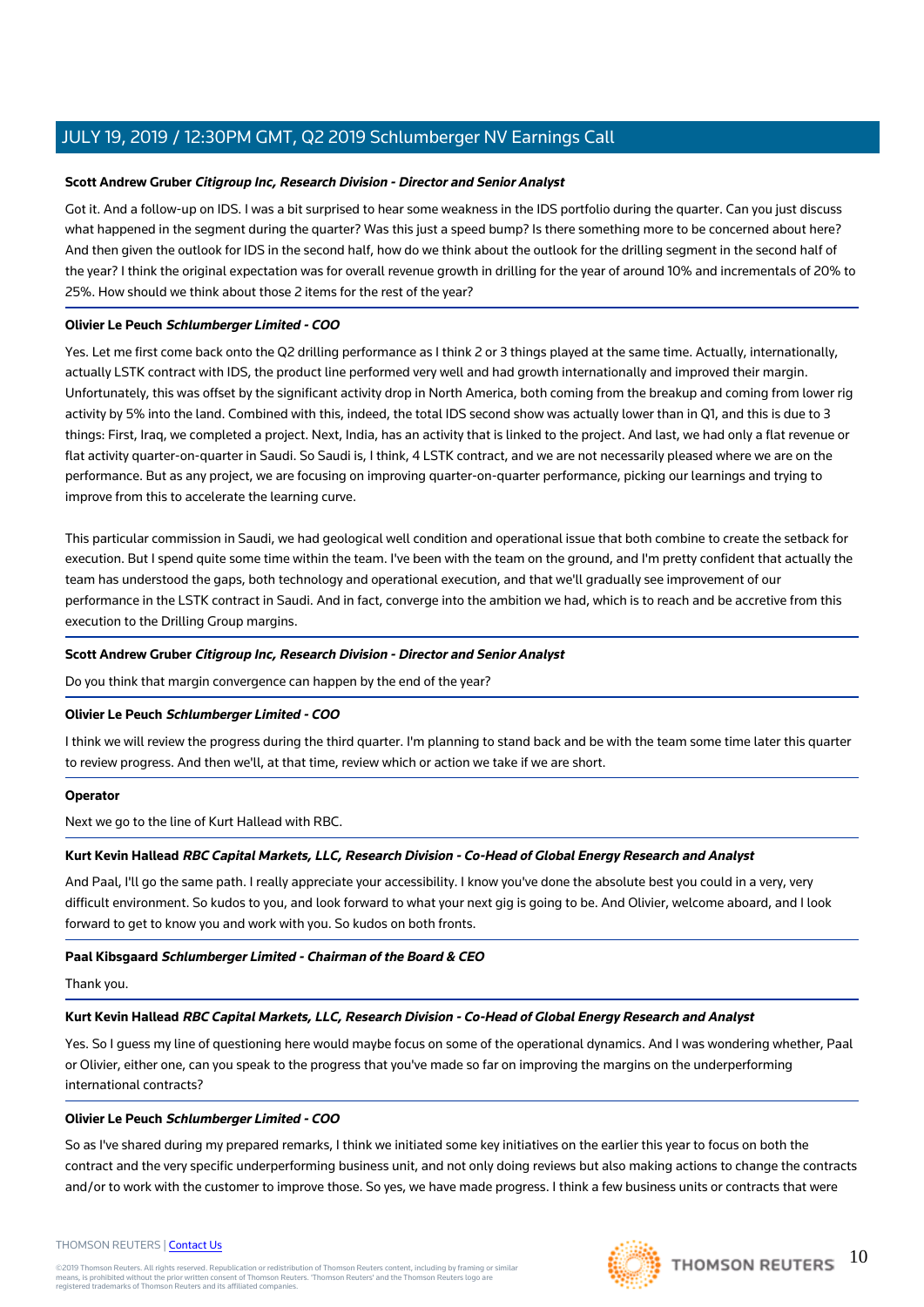particularly dilutive have transferred into neutral or accretive during the quarter. And this is visible. As I said, more than 2/3 of our product line have experienced growth during -- internationally during the quarter, and all of them experiencing growth, and actually, experienced improved margins quarter-on-quarter, which I believe is the first for quite a few quarters. And I think it's due to some of these heightened focus on to these underperforming business units.

So now it's not over. We still have a few business units or contracts or execution area where we are not satisfied, and I think we have acknowledged this. We have all eyes on this issue, and we're working with the team to improve those casually with customers, so that we improve our performance. And continually, we'll gradually improve our margins going forward.

#### **Kurt Kevin Hallead RBC Capital Markets, LLC, Research Division - Co-Head of Global Energy Research and Analyst**

And then my follow-up question would be can you give us some general insights on what you see in terms of pricing trends for your drilling-related business lines and frac business lines in the U.S. as well as what you've been experiencing lately for pricing outside North America?

#### **Olivier Le Peuch Schlumberger Limited - COO**

So first, starting with North America, I think the pricing is still a little bit depressed environment, both due to the rig activity decline that we have experienced for the last few months combined with the excess capacity that still sits into the North America business. Now this being said, with the right technology, with the right value creation, with the right efficiency, we are capturing either to performance or to technology setup, the pricing mix that I think is favorable, and we have seen that in our RSS technology in the North America. We have seen that as a motion in Surface MonoFlex. We have seen this into some very specific dedicated fleet contract that we have with OneStim, and this help us mitigate the exposure to the spot price market that keeps going down in the market.

Now by contrast, internationally, while the market is not uplifting the price on the large tender for sure, and we still see very much, very highly competitive environment across the globe, we see that in some spot geography with offshore, or with in more remote geography with the right technology, be it in exploration or be it in drilling for difficult wells and difficult condition, we are starting to obtain updates and upgrades on our pricing commission or simply getting the mix that is more favorable to our margins. And as such, as I've commented before, several product lines internationally have had a quite robust pull-through in the last quarter.

#### **Operator**

Next we go to the line of Bill Herbert with Simmons.

#### **William Andrew Herbert Simmons & Company International, Research Division - MD & Senior Research Analyst**

You expressed basically that you expect the market to remain balanced. When one can make a case, which is shared by, I think, both EIA and OPEC that non-OPEC supply in certainly 2020 is going to significantly outpace global demand growth. Call on OPEC is going lower, and the only thing keeping oil prices where they are is the combination of rational guardianship on the part of Saudi and GCC on the one hand, and embargo and quarantined oil in the form of Iran and Venezuela. So walk me through your thesis as to why you think the market stays balanced.

#### **Paal Kibsgaard Schlumberger Limited - Chairman of the Board & CEO**

Well, let me take on that one. So overall, what we're saying is that the balance between demand and supply as we see it today, we don't see it changing dramatically as we go into 2020. The main issue I think around the oil price today is the negative overhang around trade and what the implications of that is going to be for the medium to long term. So I think in our assumptions, we expect that there will be some type of resolution to this, that it's not going to go on for a long time. And that -- with that, we will not have a structural change to the global demand outlook.

On the supply side, as I said in my prepared remarks, we see a gradual fall off of the supply additions from the projects that were sanctioned and largely funded prior to 2015, and this will further expose the accelerating decline that we see in the more mature production base. You can look at Norway, U.K., Nigeria, Indonesia, Mexico and so forth, and you will see there that even the nonpresalt in Brazil, you will see that there is significant declines taking place there. And I think with that, we don't see a major tailwind on non-OPEC production outside the U.S. in 2020.

#### THOMSON REUTERS | [Contact Us](https://my.thomsonreuters.com/ContactUsNew)

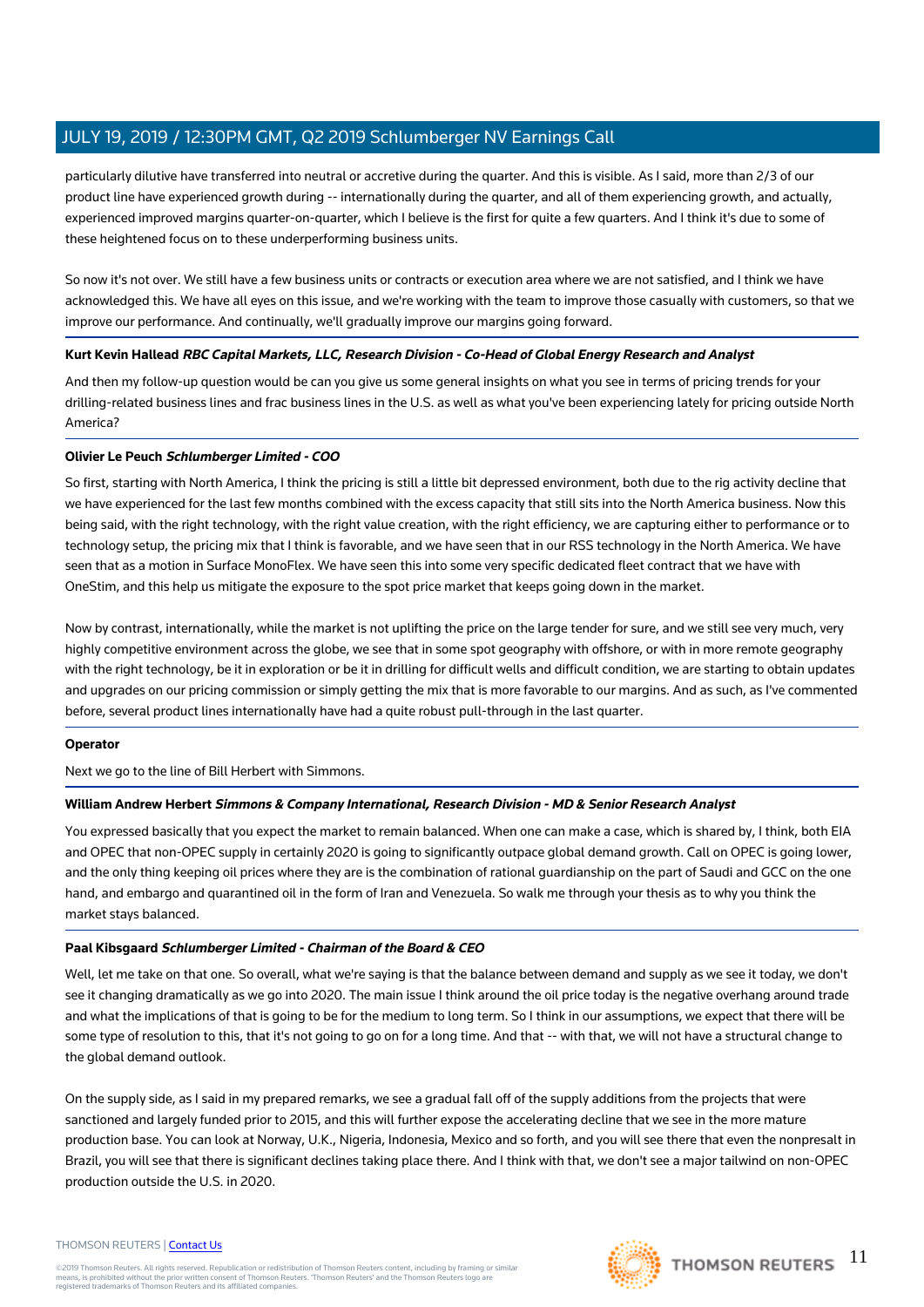And with also the lower investment that was in the U.S., there will be growth in 2020 in the U.S., but I think it's going to show a decelerating pace. And that's why, when you combine all of these things, we believe that the current situation is roughly where we will find ourselves also in 2020.

#### **William Andrew Herbert Simmons & Company International, Research Division - MD & Senior Research Analyst**

Okay. Well, time will tell, and I hope you're right. And the second question is with regard to views on the third quarter, if you could talk about that, your comfort level with Street estimates, et cetera.

#### **Paal Kibsgaard Schlumberger Limited - Chairman of the Board & CEO**

Olivier?

#### **Olivier Le Peuch Schlumberger Limited - COO**

Yes. I think just to give a little bit of light on this. So we do anticipate a similar earnings step up sequentially during the third quarter. And as such, we believe that the current Street estimates are achievable, however, with no visible upside. Indeed, we expect the momentum in international growth and relative margin expansion to continue. That's what we have seen. And we do anticipate also the North America outlook to remain actually challenging as a result of again, the sustained pricing pressure and limited or no activity increase partially for drilling. So that, in all, will result into the guidance I shared.

#### **Operator**

Next, we go to the line of Sean Meakim with JPMorgan.

#### **Sean Christopher Meakim JP Morgan Chase & Co, Research Division - Senior Equity Research Analyst**

I wanted to circle back to the dividend. This is something that we discussed when you were at our conference in New York last month, but it seems worth addressing here in this forum as it's a common investor question. So Olivier, could you maybe speak to your commitment to the dividend as you step into this seat? And Simon, if we could maybe look beyond '19, could you walk through the levers that are at your disposal to cover the \$2 dividend with earnings and cash flow if we end up in a lower-for-longer scenario in terms of how the macro unfolds?

#### **Olivier Le Peuch Schlumberger Limited - COO**

So let me first reiterate what I said, indeed, to the investor community back in New York is that we are committed, and I'm personally committed to dividends. And I will not be the first CEO to step back on this commitment. So count on me and count on the team and the commitment we have into the operating margin improvement and working capital improvement to make it steady and a reality going forward.

#### **Simon Ayat Schlumberger Limited - Executive VP & CFO**

Okay, let me just repeat a little bit what I said about the cash. Here, with the performance that we have achieved the first 6 months and what we anticipate in the following 6 months, helped a bit by the divestitures that we have announced, we're going to cover everything and overall, reduce our net debt slightly, but we will. Which, in other words, we will reduce our net debt, which is borrowing, and we will be able to cover all the commitment, the dividend and the continued buyback that we are performing on a quarterly basis to avoid the increase in the share count as a result of the stock-based compensation.

Now I'm going to go and confirm on our expectations for next year. Next year, 2020, our forecast today, that the dividend will be covered through a -- the generation of cash from operation. And we will be able to cover the, again, the dividend, and we will continue with this small buy back. So the commitment to dividend, as Olivier mentioned and historically, there is no question about us maintaining the dividend. And I think given our forecast and what we see the way we're going to conduct the working capital and the investment in the projects, we will have ample cash to cover it.

And on the divestiture, let me finish on the divestiture. You have 3 divestitures, which are close to \$1 billion. And what we anticipate, what we included in our scenario for this half is at least 2 of them will be completed in the second half.

# THOMSON REUTERS | [Contact Us](https://my.thomsonreuters.com/ContactUsNew)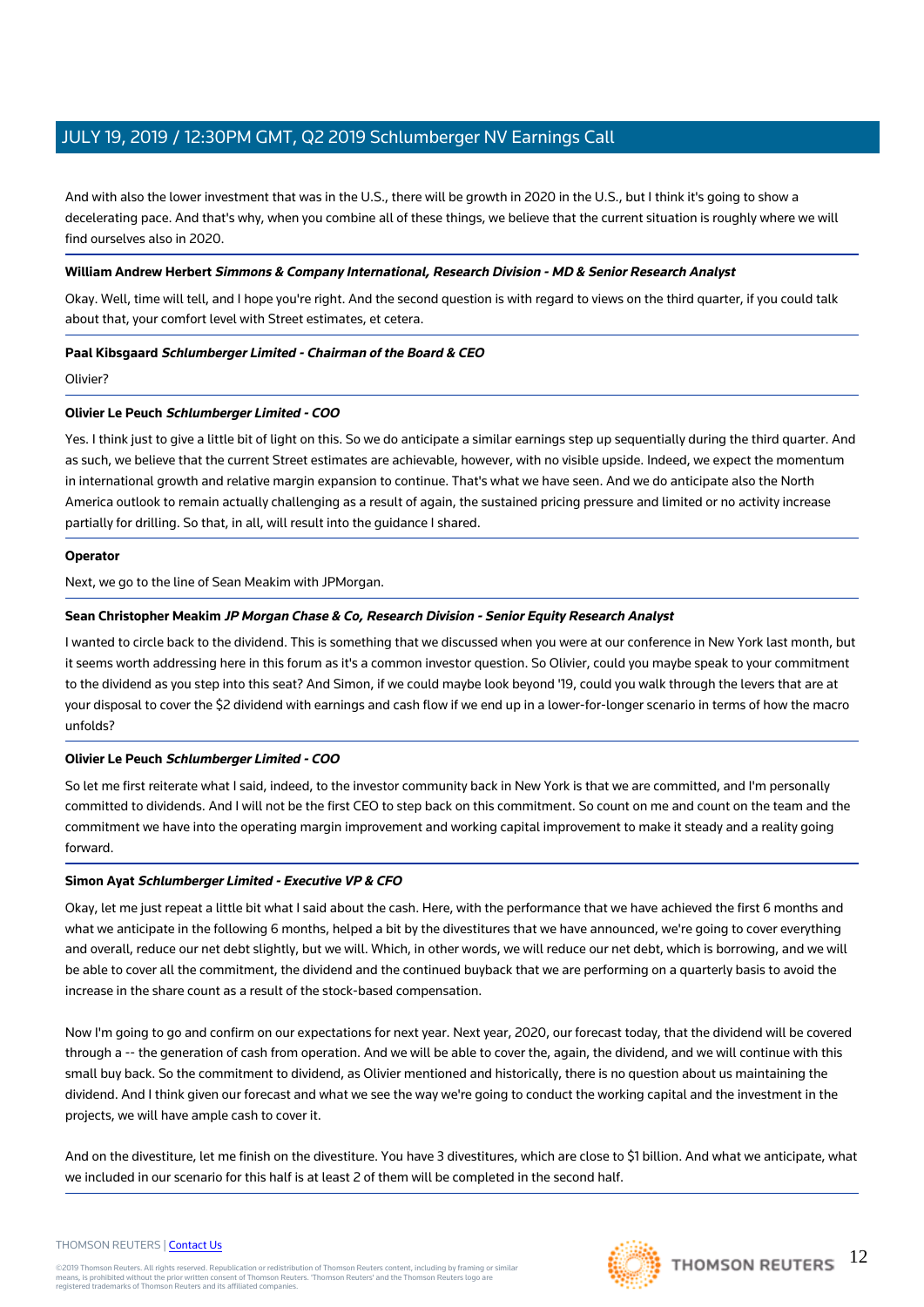#### **Sean Christopher Meakim JP Morgan Chase & Co, Research Division - Senior Equity Research Analyst**

I think that will be well received. We haven't spoken on Cameron yet. And so I was hoping to get a little more of the outlook there, maybe a confirmation from your perspective that we've hit a trough in the margin in the first half of the year, perhaps in the first quarter. In the release, there were some nice contract wins with Chevron and Shell, I noticed. How do you view -- how do you view the market share in subsea and perhaps in pricing as well as integrated projects are becoming a bigger part of the demand mix there?

#### **Olivier Le Peuch Schlumberger Limited - COO**

Good question. Thanks. I see first that Cameron Group continued to perform very well. I think I've seen that the long-cycle business continued to increase backlog. Now we're in excess of \$2.7 billion mostly from subsea. And the short cycle as well is continuing to maintain share in North America and gaining share internationally. So you're seeing that mix increasing share internationally for the short cycle and maintaining share and rebounding from the activity. Long-cycle rebound is combining to help us with not only growth but also with margin improvement over the period. So I think the margin, yes, I think we have made that comment that we believe the margin trough is behind us, and I believe that this is roughly the case. And I think we are -- we see going forward, steady growth, build on the backlog that the long cycle have accumulated and build on the further gain on the international growth. As you have seen, international growth was across the core product line in Q2 sequentially. We expect this to continue in the second half, and this is built on the leverage of the GeoMarkets franchise that have started to take place and is giving a tailwind to the Cameron organization.

Now more specific to subsea, I'm very pleased with the engagement and the relationship and the alliance we have with Subsea 7. We have actually, in connection with this, we have received the required anti-trust clearance and as such, we have accelerated elevating alliance to now having a dedicated management, joint management structure that oversees not only the engineering but also the pursuit of new opportunity and integrated project and the execution of project during integration. The result of which, I think you may have seen it. We are quite successful in the last few quarter to gain against competition integrated joint project, and I think the feedback that I've received personally from the customer and that Jean Cahuzac and his team have received from the customer is excellent, both from the execution; but also as we presented one team to the customer, we also offer them the optionality to choose us independently and go with either this SURF package or the SVF package.

So I am confident that this integration will continue to be a success for both company, and I'm very confident that with regards to OneSubsea, the leadership there around the tieback compression and execution target goal they have, they are the execution company in subsea to what I've seen. They have technology edge on subsea processing, including compression. And you have seen the recent award from Shell, Ormen Lange in Norway, again a major award that cements our leadership into subsea processing system that have the reliability and the -- deliver the recovery that the customer wants. So very well aligned, and I'm confident.

#### **Operator**

And our next question is from Dave Anderson with Barclays.

### **John David Anderson Barclays Bank PLC, Research Division - Director and Senior North America Oilfield Services & Equipment Analyst**

Just a question on the offshore side. I think you had said in your remarks that your shallow-water business was up 40% on the first half of the year, year-over-year. I was also really more curious with the deepwater side. Floating rig count is up 20 rigs or so this beginning of this year, see more FID exploration activity. Is this lining up for sort of an inflection in the deepwater part of the market, which is so important to the Schlumberger business? Is that a 2020 event? Is it too early to tell? Can you just kind of help us understand kind of how the deepwater market is framing up for you?

#### **Olivier Le Peuch Schlumberger Limited - COO**

Yes, thank you first for correcting the number. Maybe I misspelled it, but it was 14%, 1-4 percent shallow-water rig activity that is continued growth. The deepwater is seeing less growth of rig activity at the moment, more single digit, yet we are seeing FID -there is color on FID that are lining up in the third and fourth quarter of this year that would translate in further growth and acceleration of deepwater as we expect into next year.

Now the offshore activity at large I think is very solid on shallow, both in Middle East and in Asia. And deepwater is seeing the rebound of

# THOMSON REUTERS | [Contact Us](https://my.thomsonreuters.com/ContactUsNew)

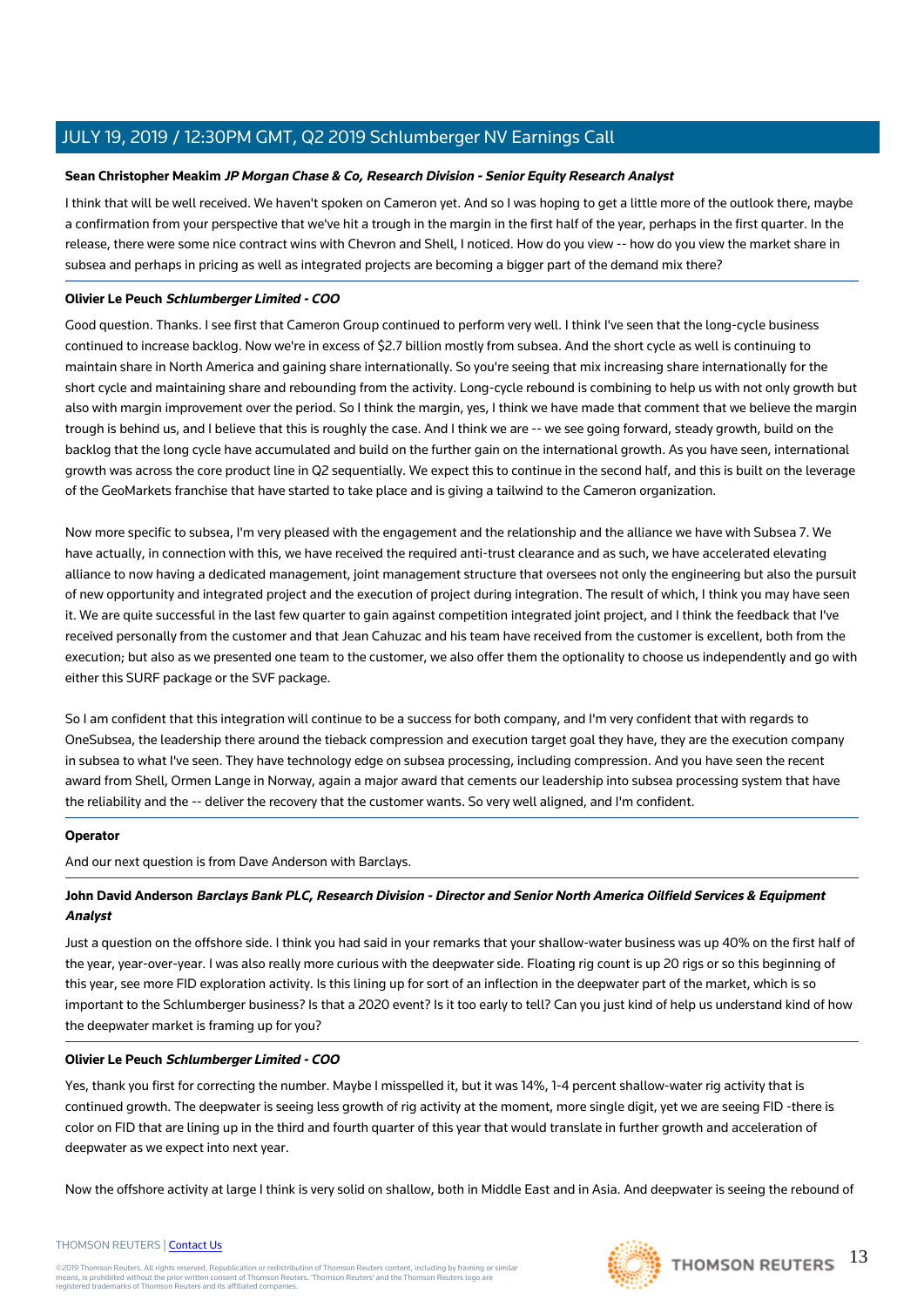activity in the West Africa at large. So I feel a combination of this is very favorable. As I did comment in my prepared remark, the offshore exploration is up more than 30% year-over-year, year-to-date, and this benefits very much Wireline. So the deepwater activity is more later-cycle increase that we'll see from the second half and into next year.

#### **John David Anderson Barclays Bank PLC, Research Division - Director and Senior North America Oilfield Services & Equipment Analyst**

Great. A completely different subject. North America, I'm sure you're getting bombarded with the talk of E&P capital discipline like everybody else is. What -- and I know you don't know exactly how the year is going to play out, but fourth quarter activity kind of looks like it could happen similar to last year. Is that how you're preparing your business right now, for sort of the cadence of spending in North America to look similar to last year? And if so, what does that mean? Does that mean that you're prepared to stack more equipment? How do you prepare your business for that type of market, which could potentially fall from the back part of the year?

#### **Olivier Le Peuch Schlumberger Limited - COO**

No, you are correct. That's the assumption that we're also taking. I think we do expect and anticipate that the combination of seasonal slowdown and budget exhaustion will create a trough in the fourth quarter, as we have experienced last year, but will be followed most likely by our strengthening and rebound activity in Q1 across the area. So we are prepared for this. We have done it last year. We'll be agile. We'll be certainly stacking some equipment. We'll be going and doing what is necessary to withstand this trough, but we are ready for it. I think agility is one of the focus of the team, both in organization and into responding to the market trough and peak. So we will do that again this year.

#### **Operator**

And next we'll go to a question from Jud Bailey from Wells Fargo.

#### **Judson Edwin Bailey Wells Fargo Securities, LLC, Research Division - MD and Senior Equity Research Analyst**

First of all, Paal, it has been good working with you over the years, and good luck on the next chapter for you. And Olivier, I'll tell you also congratulations to you as well.

#### **Olivier Le Peuch Schlumberger Limited - COO**

Thank you.

#### **Paal Kibsgaard Schlumberger Limited - Chairman of the Board & CEO**

Thank you.

#### **Judson Edwin Bailey Wells Fargo Securities, LLC, Research Division - MD and Senior Equity Research Analyst**

Yes. My question I guess, Olivier, just thinking a little bit bigger picture on North America, kind of given the outlook that looks like the U.S. market doesn't really need to grow for maybe the next couple of years. How are you thinking about getting margins higher in that business? You kind of talked a little bit about OneStim a little while ago. But what about just North America more broadly? How do you drive better margins in that business and in this market where year-over-year, you're maybe a flat, but you're also having to navigate through pretty severe seasonal swings as well quarter-to-quarter?

#### **Olivier Le Peuch Schlumberger Limited - COO**

No, that's a challenge that we all face, and I think the way we are addressing this is twofold: First, focus on our own quality control, which is our own efficiencies and our own productivity. And I think we have deployed several parts of business system, deep-hole tools and technology that improve our own surface efficiency, that improve the way we operate, deploy equipment and run remote operation in the North American basin. And that has, over time, proven to be falling through and helping to protect our margins.

Now the second aspect is reservoir efficiency for addressing the gap of technology that the customer looking for to address some technical challenge and the specifics of parent-child interference and all the specific performance contract that some of the major are ready to engage with us with. So playing on both: continuing our execution on productivity efficiency and modernization, which has already gained a lot of pull-through; and aligning more with some critical customers partly around the technical challenge or around when we can, like we did with Oxy in Aventine New Mexico around performance-based contracts and then using -- leveraging our system

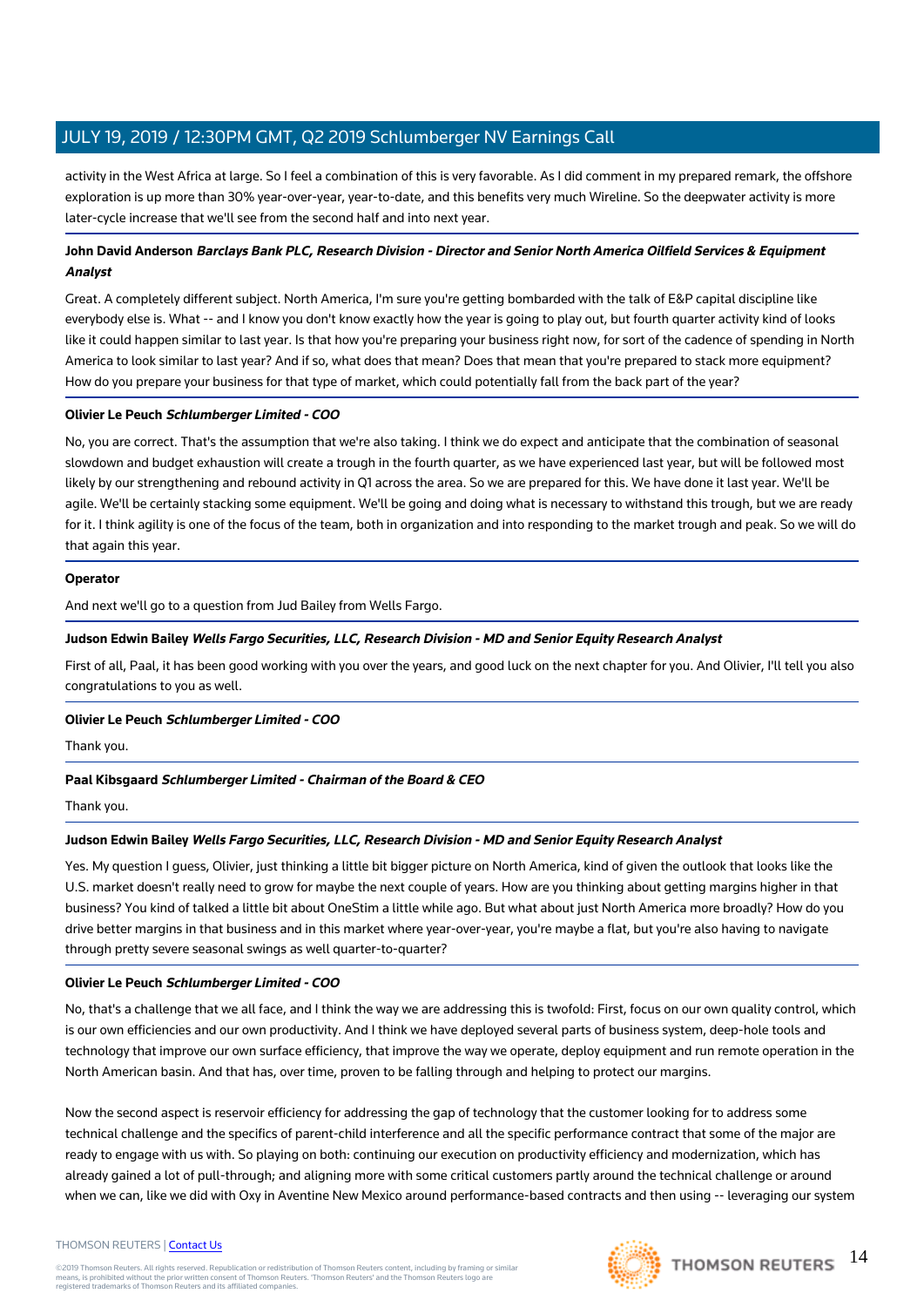performance to extract the margin. Both these will be played, one, to protect our cost structure and to be more productive; and the other one, to uplift and capture some of the value, we focus on that. So this will be a way we will protect and increase our margin going forward.

#### **Judson Edwin Bailey Wells Fargo Securities, LLC, Research Division - MD and Senior Equity Research Analyst**

Okay. All right. My follow-up is on the third quarter commentary. I think I believe you said you're comfortable with where consensus is, and I wonder just to understand a little bit better, does that envision like a recovery or a little bit better margin trajectory from the drilling business, which stepped down this quarter, took the hit to third quarter consensus? Do you envision that your drilling margins are probably more in line with where you would've expected earlier in the year? Just help us think about margin progression and how you're feeling about that and the various segments.

#### **Olivier Le Peuch Schlumberger Limited - COO**

Yes, absolutely. I think the mix will be a little bit different, albeit similar trajectory for international. I will expect that some of the setback we had in the second quarter will resolve themselves, and the activity mix will present itself opportunity for drilling to perform slightly better next quarter.

So ladies and gentlemen, thank you very much. So before we end today's call, I would like to first a few closing comments. Firstly, I want to reiterate my word of appreciation to all the Schlumberger employees who did contribute to last quarter's success. Our second performance -- second quarter performance was both solid on earnings and cash flow generation on the back of a broad international and offshore market recovery, partially offset by the persistent challenge in North America land market. We did respond very well to this familiar setting, leveraging our international footprint, our technology portfolio strength and our efficiency and performance execution with most of product lines and geography posting material revenue growth quarter-on-quarter. Our elevated focus on service quality and nonperforming business units and strict prioritization of capital allocation have also resulted in margins improvement internationally. Additionally, we are working closely with our customers to extract more performance on (inaudible) contract, and we are jointly planning the mobilization of the upcoming activities in response to the increased concern about future supply of resource and technology.

Looking forward despite the fears of global trade and geopolitical tensions, the current activity trends looks set to continue with -- into the second half of the year with the next quarter driven by strengthening activity and increasing international spend, whereas we anticipate the North America land market to provide no relief from pricing pressure and little or no income or productivity. We believe that this market conditions continue to align very well with our positional strength, particularly on our ability to generate much differentiated earning potential, and we expect that the momentum initiated during the second quarter to continue during the remainder of the year.

Finally, I would like to express my sincere thanks to Paal for his support and guidance during the past 6 months while recognizing the contribution he has made to the company for the last decade. I had the privilege to work side by side with Paal during most of the last 10 years, and I've been very impressed by his unique leadership skills and his ability to steadily transform the company in a very difficult period and propel Schlumberger for future success at the lead of a new growth cycle internationally. I believe in particular that the modernization platform and the digital technology leadership developed during the last few years will represent a unique foundation, upon which we will develop our next chapter with an increased focus on cash and returns. I look forward to continuing the engagement with the investor community during the quarter, and look forward to see many of you during the energy conference early September. Thank you for your attention and participation to this call.

#### **Operator**

Ladies and gentlemen, that does conclude your conference for today. Thank you for your participation. You may now disconnect.

#### **DISCLAIMER**

#### THOMSON REUTERS | [Contact Us](https://my.thomsonreuters.com/ContactUsNew)